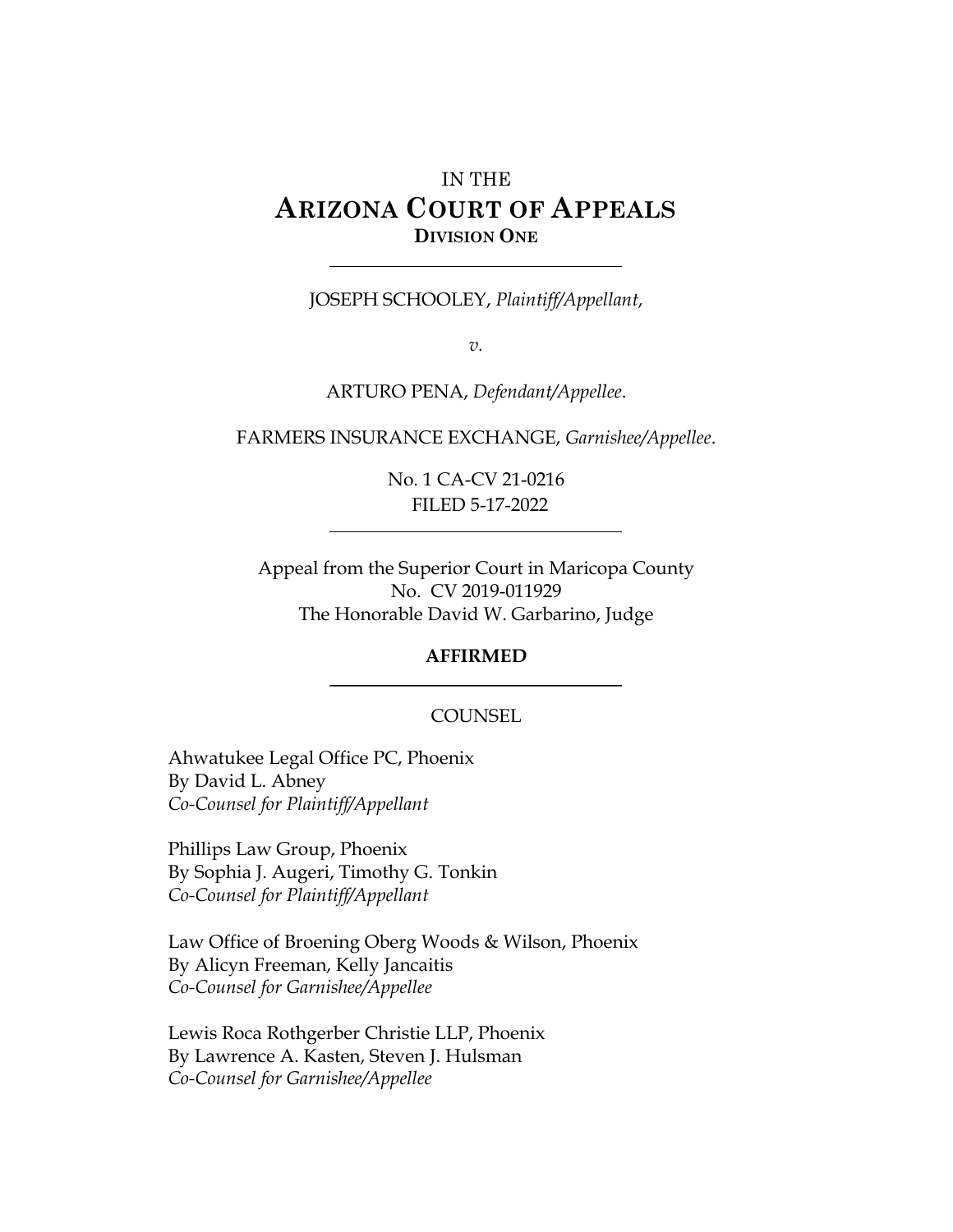## **OPINION**

Judge Michael J. Brown delivered the opinion of the Court, in which Presiding Judge Randall M. Howe and Judge Brian Y. Furuya joined.

**B R O W N**, Judge:

 $\P$ **1** Joseph Schooley appeals the superior court's order setting aside a default judgment entered against Farmers Insurance Exchange ("Farmers") in a garnishment proceeding. He argues the court abused its discretion, asserting Farmers failed to show excusable neglect. Because Schooley failed to provide notice of his request for default judgment to Farmers' attorney as required by Arizona Rule of Civil Procedure ("Rule") 55(a), we affirm.

## **BACKGROUND**

**¶2** Schooley sued Arturo Pena for personal injuries, alleging negligence and negligent infliction of emotional distress arising from Pena's discharge of a firearm while driving a car. At the time of the shooting, Pena ostensibly had \$500,000 in liability coverage under a Farmers homeowner insurance policy belonging to his father. Schooley's attorney, Sophia Augeri, submitted a claim to Farmers seeking coverage under the policy. Farmers referred the claim to outside counsel, Alicyn Freeman, who denied the claim on Farmers' behalf.

**¶3** Pena failed to defend the action, and Schooley obtained a default judgment against him of \$525,000. Augeri then contacted Freeman, again seeking coverage under the policy. After Freeman denied coverage a second time, Augeri threatened to file a bad faith claim and asserted Farmers would have to tender reimbursement in any event "when a writ of garnishment is served."

**¶4** After Schooley obtained the writ, he served it and supplemental materials (collectively "garnishment packet") on the Arizona Department of Insurance, given that Farmers is a foreign insurer. *See* A.R.S. §§ 20-102(1), 20-221(B). The garnishment packet listed Pena as the debtor, but did not include the name of the policy holder (Pena's father) or the policy number, mention the coverage dispute, or identify Freeman as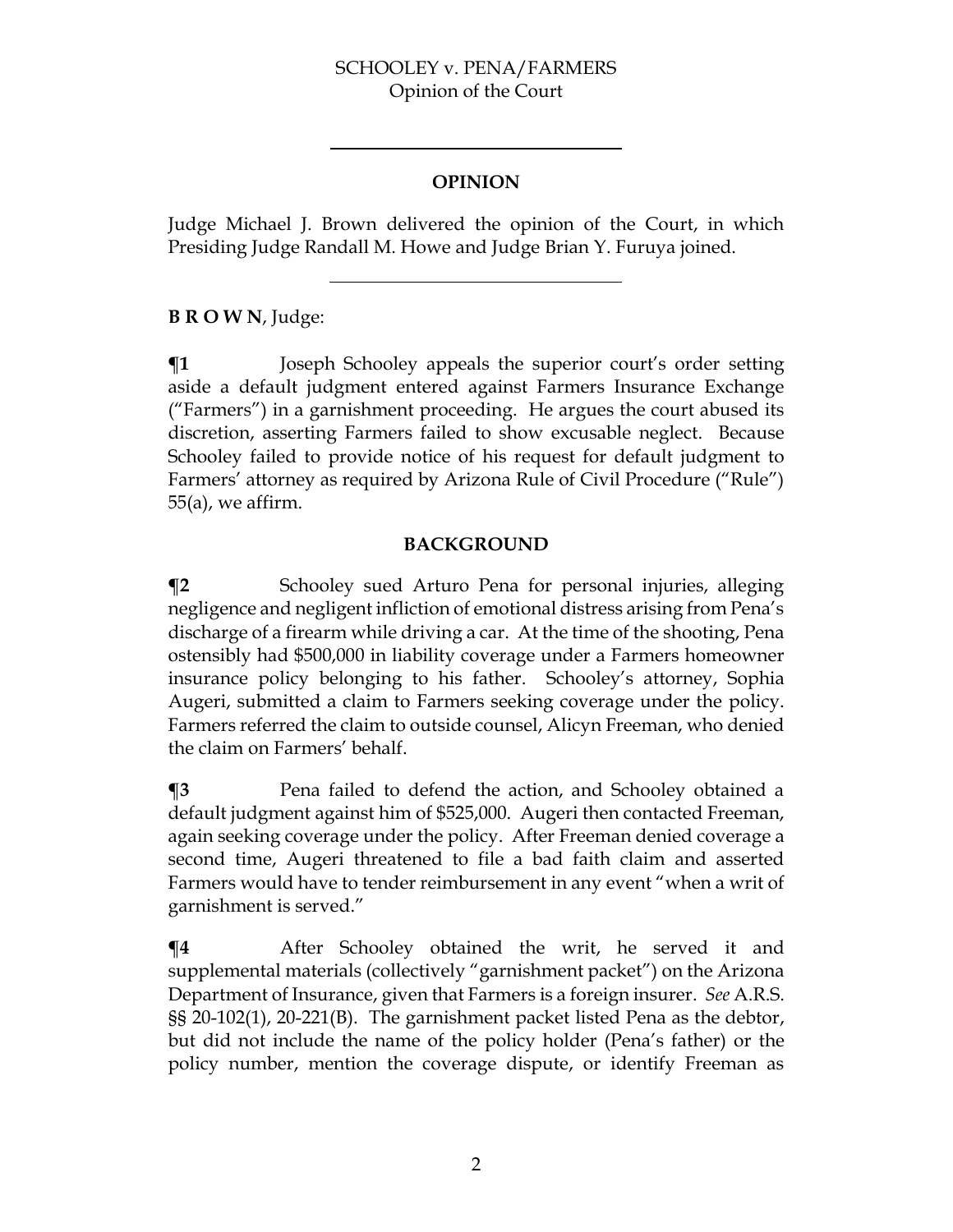counsel. It is undisputed that Schooley did not send the packet to Freeman or her law firm.

**¶5** The garnishment packet was forwarded to Farmers, but the intake employee could not find any reference to Pena in Farmers' records. As Farmers later informed the superior court, because garnishment actions involving Farmers are typically filed by creditors seeking to garnish funds owed by Farmers' employees or agents, the packet was internally misdirected and never reached Farmers' legal department.

**The** Schooley filed a petition for an order to show cause under A.R.S. § 12-1583 (outlining procedures if garnishee fails to answer or appear), alleging Farmers had defaulted by not responding to the garnishment writ within 10 days. The court issued a show-cause order, and Schooley served Farmers with the order through the Arizona Department of Insurance. Again, Schooley did not notify Freeman. As before, the showcause order was misdirected within Farmers' various accounting divisions.

**Transfluorer Schooley filed two briefs with the superior court supporting** the default judgment, but did not serve either of them on Farmers or Freeman. Farmers did not attend the show-cause hearing, where the court entered a default judgment against Farmers for approximately \$530,000.

**¶8** Two weeks later, Farmers moved to set aside the default judgment. Farmers asserted in part that relief was warranted because (1) Schooley did not abide by Rule 55's requirement that notice be provided to Freeman, who was known to Schooley as Farmers' attorney regarding the Pena claim; and (2) Farmers' failure to respond constituted excusable neglect under Rule 60(b)(1). Although finding the evidence "thin," the court granted relief and set aside the judgment under Rule 60(b)(1). The court declined to rule on whether Rule 55 applied, doubting whether it was strictly applicable, but noting nonetheless that it informed how Schooley should have proceeded. Schooley timely appealed, and we have jurisdiction under A.R.S. § 12-2101(A)(2).

## **DISCUSSION**

**¶9** We review a court's decision on a motion to set aside a default judgment for an abuse of discretion. *MacLean v. Newgioco Group, Inc.*, 251 Ariz. 31, 33, ¶ 8 (App. 2021). We review de novo the interpretation of statutes and rules, *In re \$11,660.00 U.S. Currency*, 251 Ariz. 106, 108, ¶ 8 (App. 2021), but view the facts in the light most favorable to upholding the court's decision, *MacLean*, 251 Ariz. at 33, ¶ 8. We interpret the language of a rule in view of the entire text, considering the context and related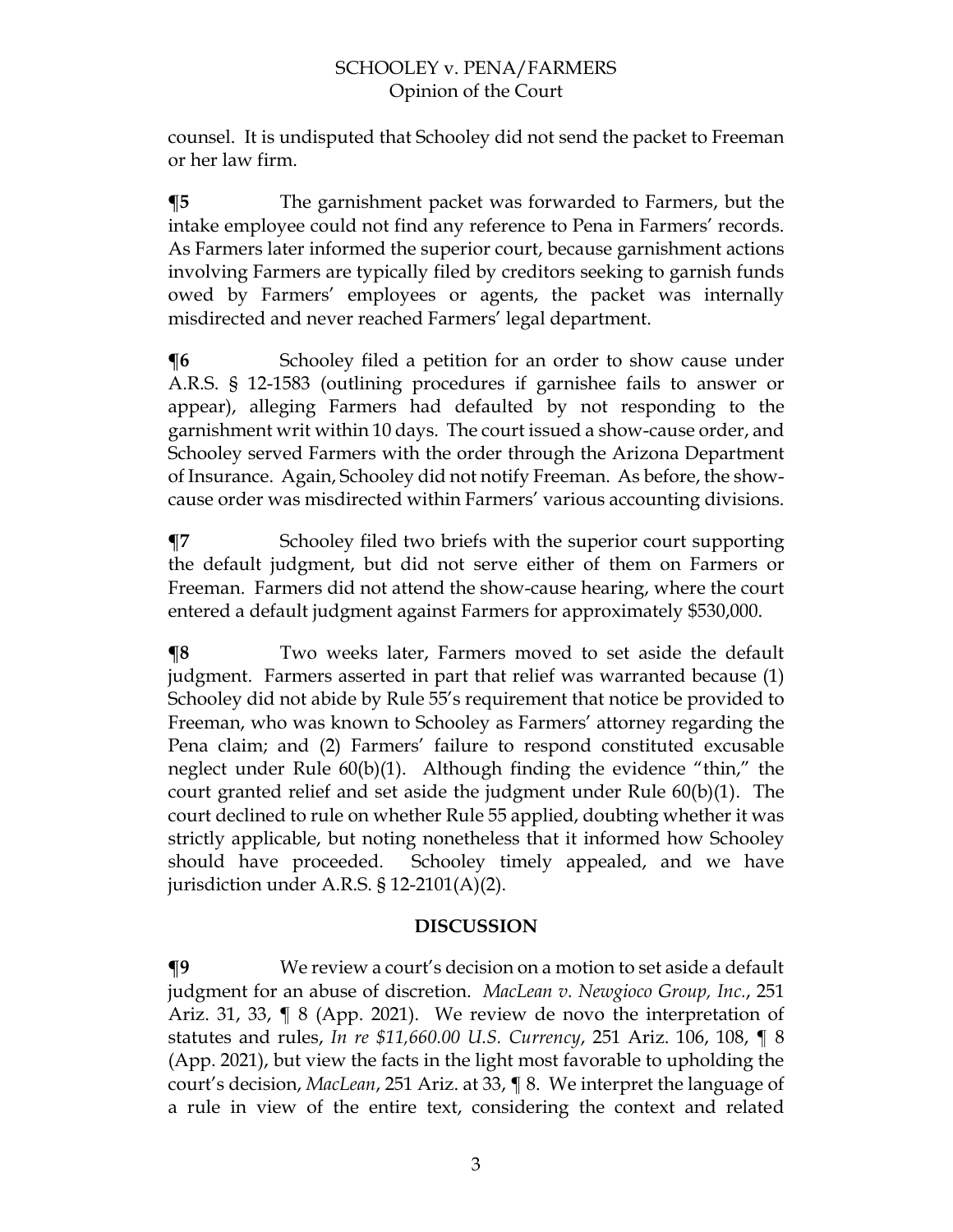provisions. *See Nicaise v. Sundaram*, 245 Ariz. 566, 568, ¶ 11 (2019); *State v. Hansen*, 215 Ariz. 287, 289, ¶ 7 (2007) (courts apply the same principles in interpreting statutes and rules). If the text is unambiguous, we apply it as written without using other methods of statutory interpretation. *State v. Jurden*, 239 Ariz. 526, 530, ¶ 15 (2016).

## **A. Application of Rule 55**

**The Farmers urges us to affirm on the grounds that Schooley** failed to provide proper notice of the garnishment proceeding under Rule 55. Although the superior court declined to rule on this issue, in reviewing a judgment we will affirm the court's ruling "if the result was legally correct for any reason." *Gen. Elec. Capital Corp. v. Osterkamp*, 172 Ariz. 191, 193 (App. 1992). Stated differently, "if the judgment can be sustained on any theory framed by the pleadings and supported by the evidence, we must affirm it." *Id*.

**The Term** Rule 55 outlines the procedure in a typical civil case for obtaining a default judgment. Generally, when a plaintiff seeks a default judgment against a defendant who has not yet filed an answer or otherwise defended against the action, the plaintiff submits an "application for default." Ariz. R. Civ. P. 55(a)(1), (2). The application must, among other things, identify "any attorney known to represent the party claimed to be in default in the action in which default is sought or *in a related matter*." Ariz. R. Civ. P. 55(a)(2)(D) (emphasis added). Additionally, the party seeking the entry of default must mail a copy of the application to the known attorney, "whether or not that attorney has formally appeared in the action." Ariz. R. Civ. P. 55(a)(3)(B). If the defendant fails to respond within 10 days, the party is deemed to have defaulted, and the plaintiff may request a default judgment as outlined under Rule 55(b). *See* Ariz. R. Civ. P.  $55(a)(4)$ , (5), and (b). But if the plaintiff fails to notify known counsel of the application for default, it would be improper to enter a default judgment. *See MacLean*, 251 Ariz. at 34, ¶ 13 n.3 (suggesting that a Rule 60(b) motion cannot be denied if counsel was not notified as required under Rule 55).

**The Term** A garnishment proceeding, however, is governed by specific statutory procedures not generally applicable in other civil actions. The circumstances in which a garnishor can obtain a default judgment against a garnishee are outlined in § 12-1583, which states:

If a garnishee fails to answer within the time specified in the writ, the judgment creditor for whom the writ has been issued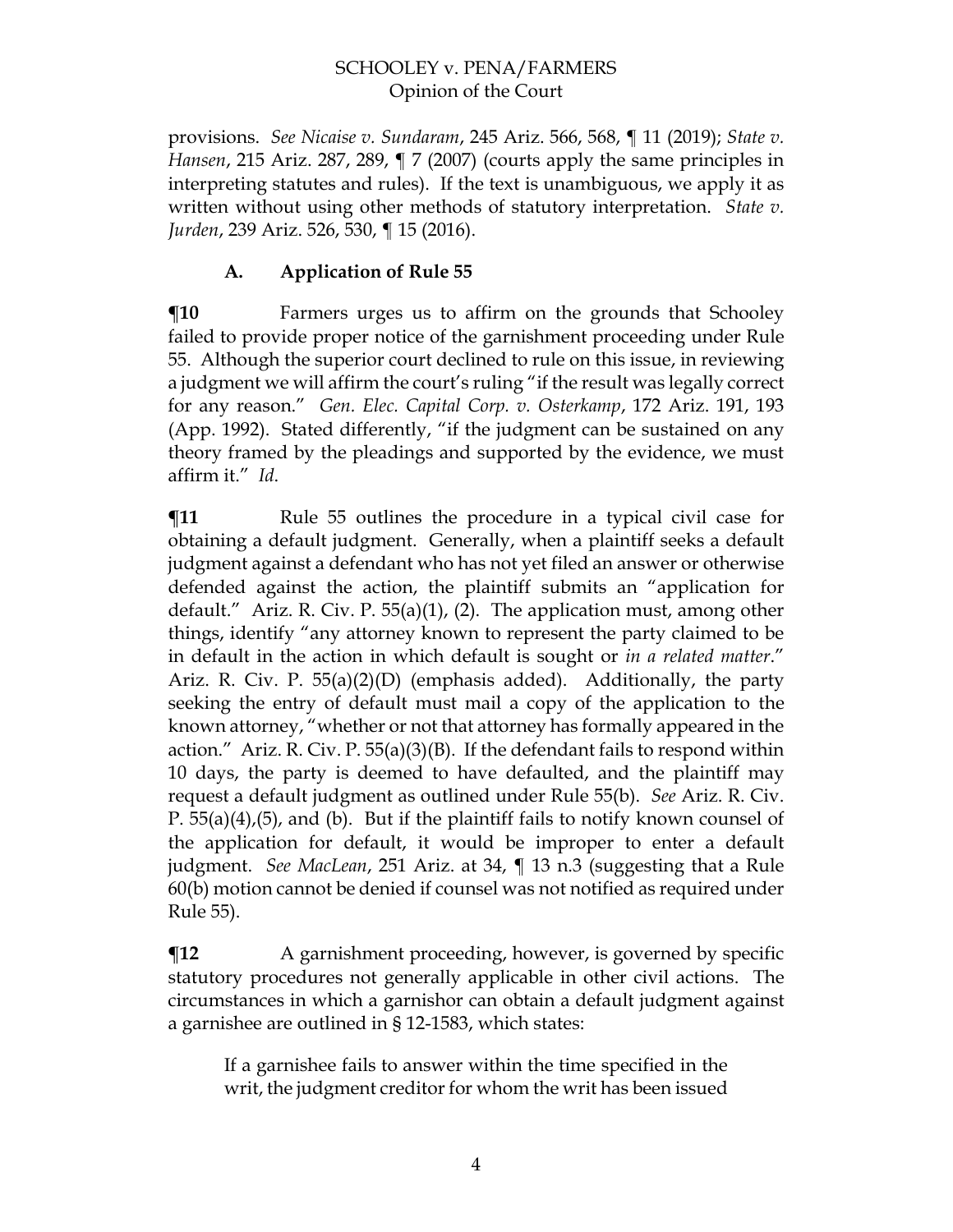may petition the court for the issuance of an order requiring the garnishee to appear before the court at a time and place specified in the order to answer the writ or to file and serve a copy of the answer on the judgment creditor for whom the writ has been issued, or on his attorney if the party is represented by counsel, at least five days before the appearance date. *If the garnishee fails to appear or file and serve the answer after the service of the order requiring the appearance in person or answer upon the garnishee, the court may, after judgment has been rendered against the judgment debtor, render judgment by default against the garnishee for the full amount of the judgment against the judgment debtor*.

(Emphasis added.) Section 12-1583 does not address whether civil procedure rules are also applicable to the default proceeding. Nonetheless, this court has held that *Rule 55(b)* applies when a party seeks a default judgment under § 12-1583 against a garnishee that has already appeared. *Groat v. Equity Am. Ins. Co.*, 180 Ariz. 342, 348 (App. 1994). Relying on *Groat*, Farmers argues that *Rule 55(a)* applies when the garnishee has not yet appeared or defended, and the garnishor is thus required to notify known counsel of an application for default.

**¶13** Schooley concedes that he did not notify Freeman of the garnishment proceedings. He argues nonetheless that Freeman did not represent Farmers in a "related matter," and was therefore not entitled to notice under Rule 55(a)(3)(B). Schooley notes that Freeman, on behalf of Farmers, declined to provide for Pena's representation in the underlying negligence case. He then suggests that because Freeman never stated she would represent Farmers in future proceedings, like the garnishment action, such proceedings are not related matters under the rule. Schooley construes the term "related matter" too narrowly. It is undisputed that Freeman represented Farmers in settlement negotiations with Schooley regarding his coverage claim, which is the sole basis for the garnishment proceedings and the default judgment against Farmers. The only reasonable construction of Rule  $55(a)(3)(B)$  is that Freeman represented Farmers in a "related matter."

**¶14** Notwithstanding our holding in *Groat*, Schooley argues Rule 55(a) does not apply, asserting the statutory process for obtaining a default judgment in garnishment proceedings "is not the same as the default judgment procedure outlined in [Rule 55]." We therefore consider whether Rule 55(a), including the provision on attorney notification, applies to  $\S 12$ -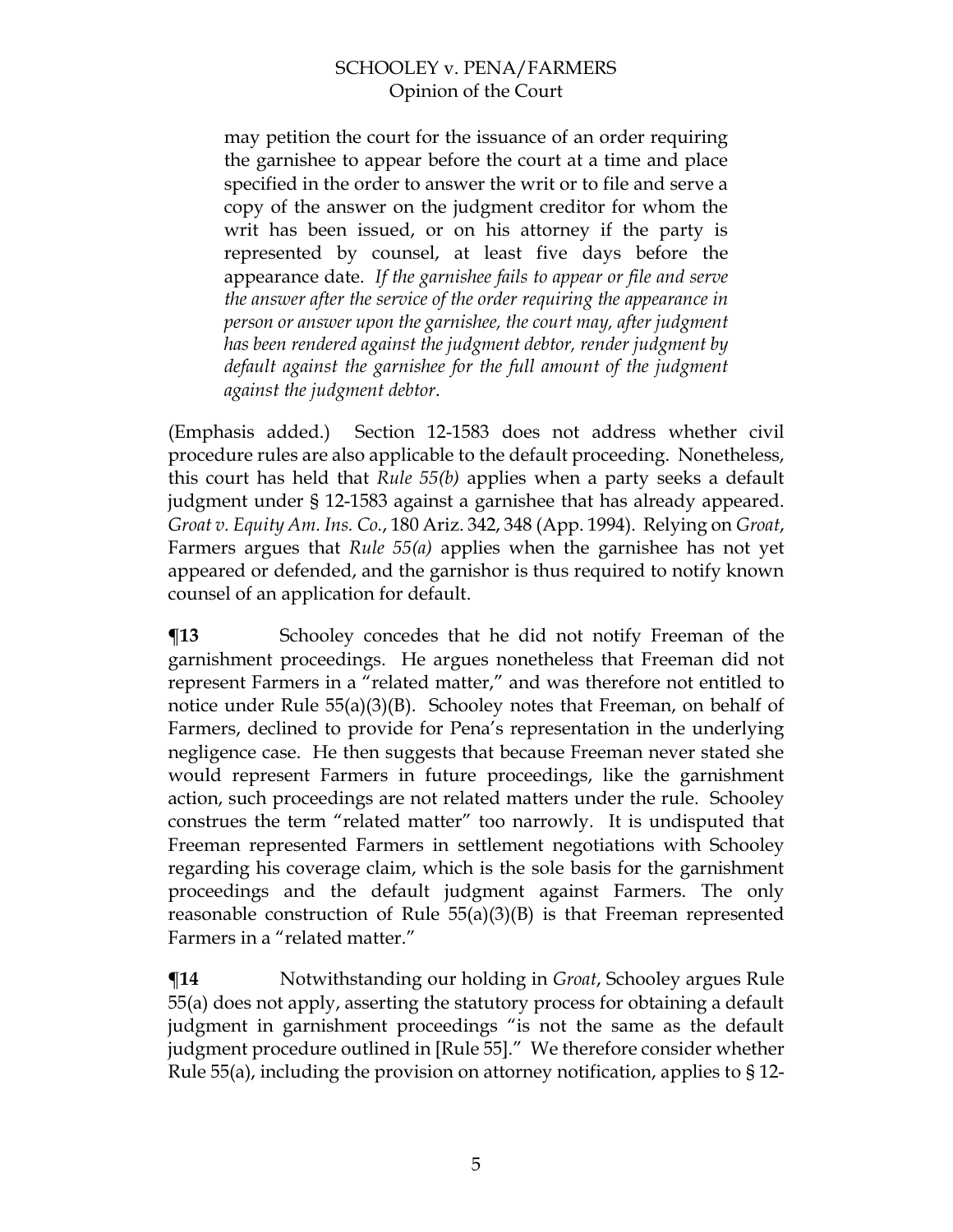1583 garnishment proceedings when the garnishee has failed to plead or otherwise defend.

**¶15** Garnishment is a stand-alone action that is civil in nature, and therefore generally subject to the Arizona Rules of Civil Procedure. *See Davis v. Chilson*, 48 Ariz. 366, 371 (1936); *see also* Ariz. R. Civ. P. 1 ("These rules govern the procedure in all civil actions and proceedings in the superior court of Arizona."). For this reason, in *Groat* we held that in garnishment proceedings, "as in any other civil case, the garnishee must be given notice of the application for default judgment as required by Rule 55(b)(2)." 180 Ariz. at 348. That holding is consistent with A.R.S. § 12-111, which states that "[a]ll statutes relating to pleading, practice and procedure shall be deemed rules of the court and shall remain in effect as such until modified or suspended by rules promulgated by the supreme court."

**¶16** Schooley contends that § 12-1583 creates a different procedure for obtaining default judgment than what is typically required under Rule 55. According to Schooley, that statute "does not deal with an application for default but [instead] deals with a petition for issuance of an order requiring the garnishee to appear and serve an answer, with a possible penalty for noncompliance being the entry of a default judgment." Under Schooley's interpretation, once Farmers failed to respond to the show-cause order by either appearing or filing an answer, he was permitted to proceed directly to the default judgment stage without first submitting an application for default. Schooley made a similar argument in the superior court, asserting that an application for default is simply not a part of the garnishment proceedings. To support his interpretation, Schooley notes that § 12-1583 makes no explicit reference to Rule 55, an application for default, or notice to a known party representing the garnishee. Thus, Schooley concludes, the requirements of Rule 55(a) do not apply.

**The Term** Schooley's analysis fails to recognize that procedural rules and statutes must be read together and harmonized whenever possible. *See Groat*, 180 Ariz. at 348. Logically, a court cannot enter a default judgment against a party without first finding that the party has actually defaulted. Thus, despite any specific reference in § 12-1583, the court must first conclude that the garnishee is in default before it enters a default judgment. To obtain entry of default against a party that has not yet defended, Rule 55(a)(1) and (3)(B) require a plaintiff to submit an application for default and to serve notice of that application on any known attorney. Because "garnishment is a creature of statute, garnishment proceedings are necessarily governed by the terms of those statutes." *Andrew Brown Co. v. Painters Warehouse, Inc.*, 11 Ariz. App. 571, 572 (1970). But the rules of civil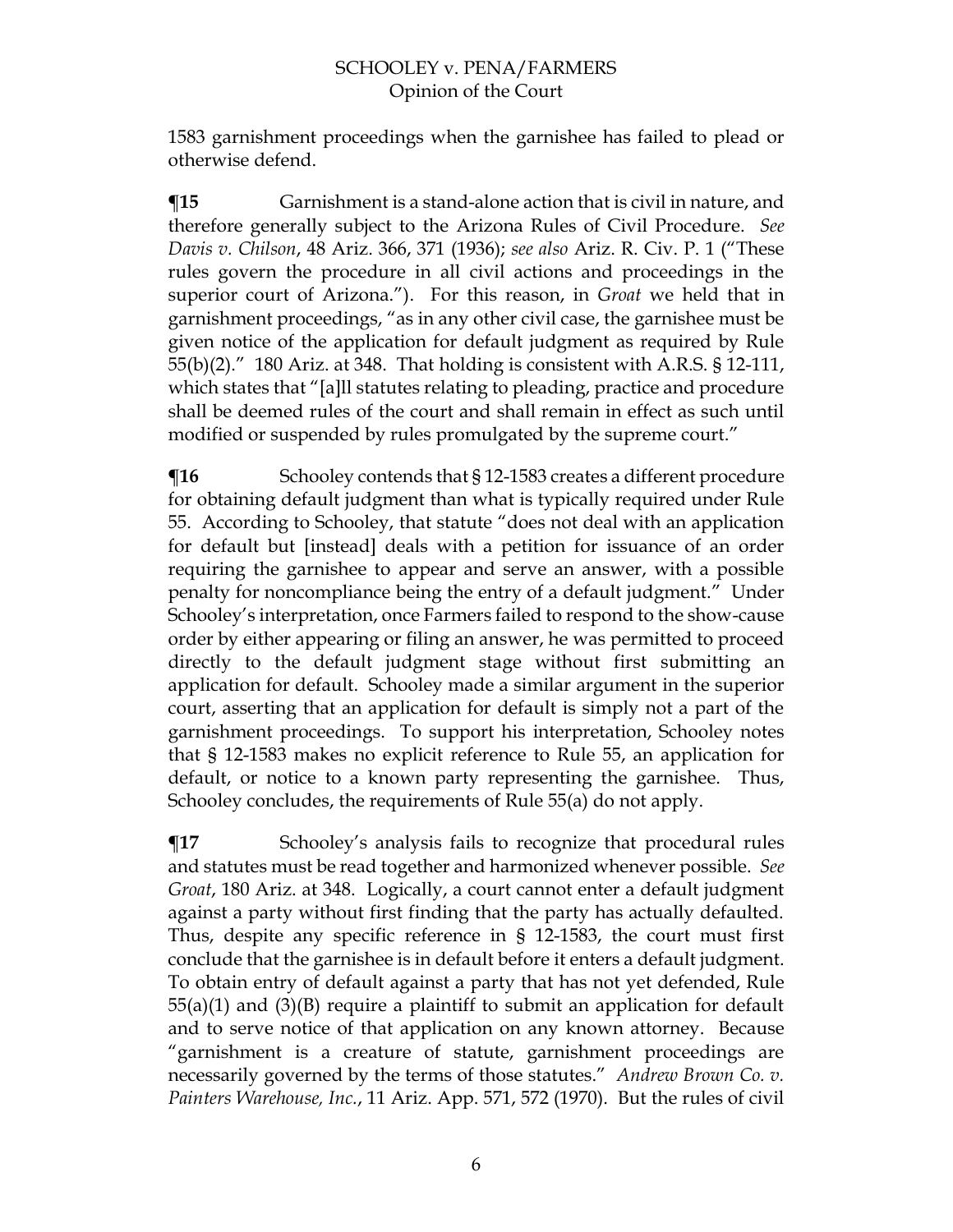procedure still apply when they do not affect "the purpose and efficacy of a garnishment proceeding" or "take away from the legislative [r]emedy of garnishment in any particular." *See Gonzales v. Whitney,* 90 Ariz. 324, 329  $(1961)$ . Requiring Schooley to follow the procedures of Rule 55(a), including the attorney notice provision, would not diminish the garnishment proceeding or its remedy. *See Davis*, 48 Ariz. at 371 (requiring a copy of the judgment in a garnishment action to be served on the opposing party in a manner consistent with the Arizona Rules of Civil Procedure, even though this procedure was not explicitly required by the garnishment statute itself).

**The Term** Moreover, holding the garnishor responsible for providing notice of an impending default to the known attorney of the garnishee would only further the objectives of § 12-1583 and Rule 55(a). The purpose of § 12-1583 is, in part, to provide the garnishee with a second chance at defending against the garnishment before default is imposed. *See Groat*, 180 Ariz. at 348. Rule 55(a) serves the same goal, and its notice requirements ensure that the party in default knows of this opportunity. *Ruiz v. Lopez*, 225 Ariz. 217, 222, ¶ 15 (App. 2010). Stated another way, Rule 55(a) "is designed to 'virtually eliminate [] any claim of lack of notice as a basis for setting aside a default.'" *Champlin v. Bank of Am., N.A.*, 231 Ariz. 265, 267, ¶ 10 (App. 2013) (citation omitted). And more generally, requiring a garnishor to provide Rule 55(a) notice aligns with the principle that civil actions, including garnishment proceedings, be resolved on the merits. *See City of Phoenix v. Collar, Williams & White En'g, Inc.*, 12 Ariz. App. 510, 513 (1970); *see also Gonzalez v. Nguyen*, 243 Ariz. 531, 534, ¶ 11 (2018) (noting that "the 'law favors resolution on the merits'"(citation omitted)).

**The Schooley attempts to distinguish** *Groat* on the basis that the specific issues there revolved around the garnishee's stricken answer. He points to *Groat*'s holding, which states that once "a garnishee's answer has been stricken as a discovery sanction and the trial court proceeds to enter a default judgment, the court must comply with the provisions of A.R.S. section 12–1583 and Rule 55(b)." 180 Ariz. at 347. Schooley thus suggests that *Groat* requires compliance only with Rule 55(b), not 55(a), and only under the unique circumstance where an answer has been stricken. In *Groat*, however, we specifically noted that under § 12-1583, "[i]n the ordinary default situation in which the garnishee fails to file an answer, the garnishee would be entitled to notice and an opportunity to answer. This procedure matches the procedure outlined in Rule 55(a) for entry of default in other types of civil cases." 180 Ariz. at 348. The reason Rule 55(a) was inapplicable to the specific circumstances in *Groat* was not that it involved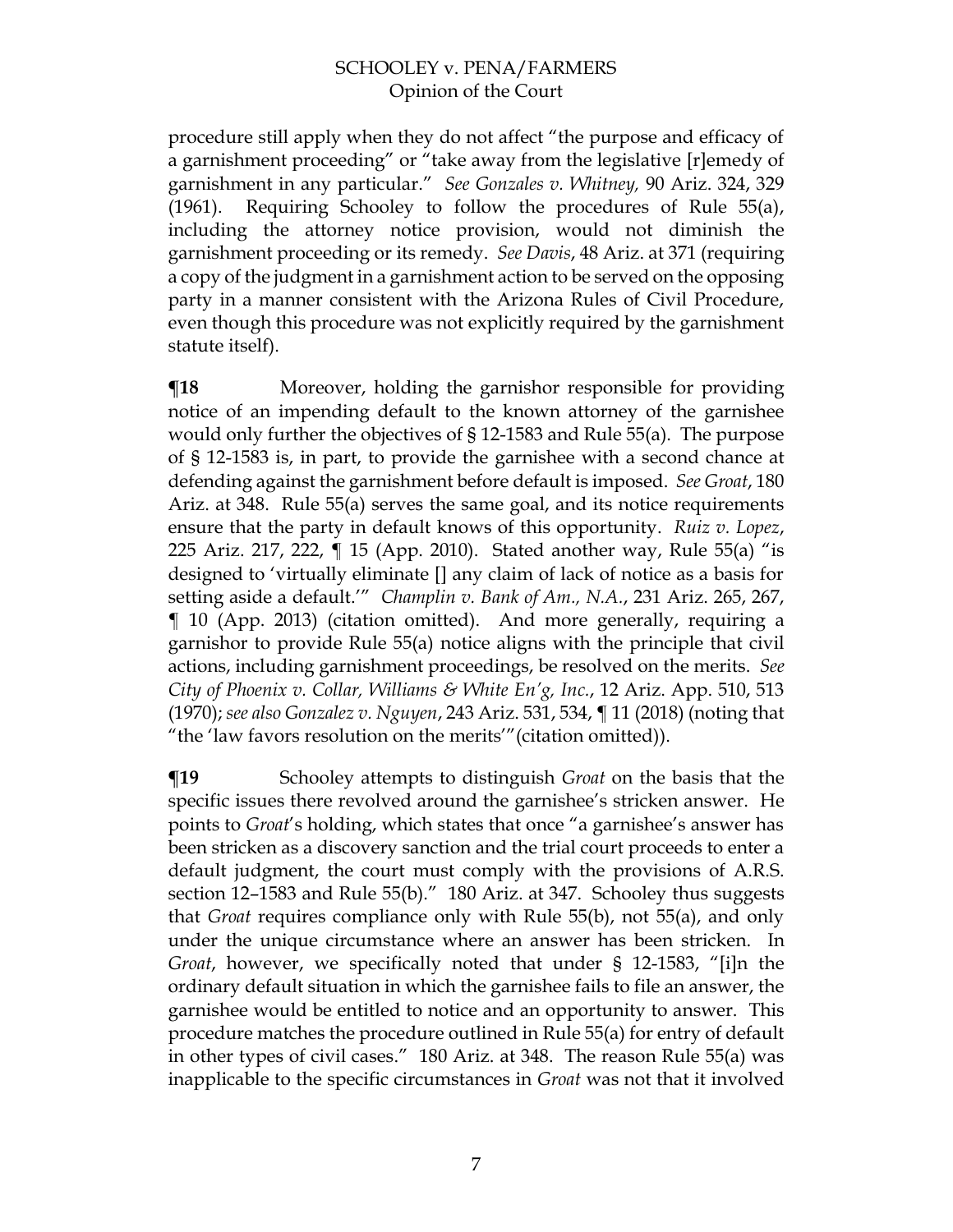a garnishment action, but because the case involved an answer that had been stricken. *Id.*

**¶20** We therefore hold that Rule 55(a) applies to garnishment proceedings when a garnishor seeks default judgment against a garnishee that has not yet filed an answer or otherwise defended against the action. We do not mean to say that the garnishor must file both a petition for showcause order under § 12-1583 and an application for default under Rule 55. However, if the petition seeks entry of default as a remedy, the garnishor must serve it on the garnishee's known counsel in order to comply with Rule 55(a)(3)(B). *See Groat*, 180 Ariz. at 348 (noting that the petition for a show-cause order under § 12-1583 serves a similar procedural role as Rule 55(a)). Because Schooley failed to provide notice of the default proceedings to Farmers' counsel as required by Rule 55(a)(3)(B), the court acted within its discretion in setting aside the default judgment.

## **B. Attorneys' Fees and Costs**

**¶21** Farmers argues that Schooley brought this appeal without substantial justification, justifying an award of attorneys' fees under A.R.S. § 12-349 and ARCAP 25. We conclude otherwise and therefore decline to award fees under those provisions. Alternatively, Farmers requests fees under A.R.S. §§ 12-341.01 and 12-1580. Because Farmers did not request fees under these statutes before the superior court, reliance on them appears to have been waived. *See Odom v. Farmers Ins. Co. of Ariz.*, 216 Ariz. 530, 535, ¶ 18 (App. 2007) ("[A]rguments raised for the first time on appeal are untimely and deemed waived.").

**¶22** In any event, we decline to award Farmers attorneys' fees under either statute. Section 12-341.01, which grants attorneys' fees to the successful party in cases arising out of contract, is not applicable here because garnishment proceedings, grounded in statute, are treated as independent causes of action. *Bennett Blum, M.D., Inc. v. Cowan*, 235 Ariz. 204, 207–08, ¶ 13 (App. 2014) (noting that § 12-341.01 does not apply to purely statutory causes of action) (quotation and citation omitted). Section 12-1580(E) provides for a discretionary fee award to the prevailing party in a garnishment proceeding. In our discretion, we deny Farmers' request. As the successful party on appeal, Farmers is entitled to taxable costs upon compliance with ARCAP 21.